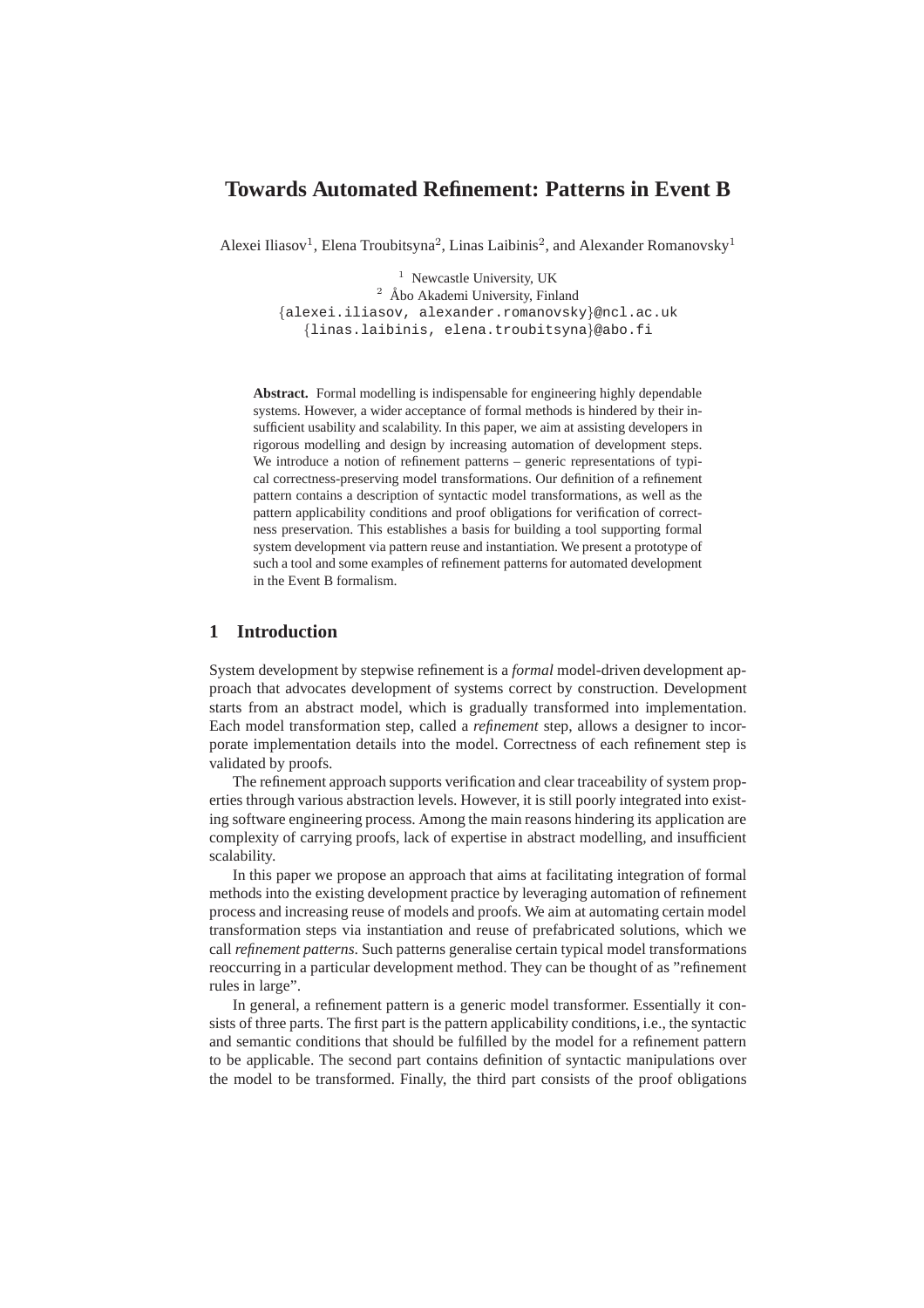that should be discharged to verify that the performed model transformation is indeed a refinement step.

Application of refinement patterns is compositional. Hence some large model transformation steps can be represented by a certain combination of refinement patterns, and therefore can also be seen as refinement patterns per se. A possibility to compose patterns significantly improves scalability of formal modelling. Moreover, a representation of a refinement step by a number of syntactic manipulations over a model provides a basis for automation. Finally, our approach supports extensive reuse of not only models but also proofs. Indeed, by proving that an application of a generic pattern produces a valid refinement of a generic model, we at the same time verify the correctness of such a transformation for any of its instances. This allows us to significantly reduce or even avoid proving activity in a concrete development.

The theoretical work on defining refinement patterns presented in this paper established a basis for building a prototype tool for automating refinement process in Event  $B[10]$ . The tool has been developed as a plug-in for the RODIN platform  $[1]$  – an open toolset for supporting modelling and refinement in the Event B framework. We believe that by creating a large library of refinement patterns and providing automated tool support for pattern matching and instantiation, we will make formal modelling and verification more accessible for software engineers and hence facilitate integration of formal methods into software engineering practice.

The paper is organised as follows: in Section 2 we give a brief introduction into our modelling framework – Event B. In Section 3 we define a notion of a transformation rule and its special case – a refinement pattern, as well as a language for constructing transformation rules. In Section 4 we describe how to compose patterns. In Section 5 we construct a rather complex pattern for introducing well-known fault tolerance mechanism – triple modular redundancy and discuss the prototype tool for documenting and using patterns in Event B development. Finally, in Section 6 we give some concluding remarks and discuss related work.

## **2 Modelling and Refinement in Event B**

### **2.1 Introduction into Event B**

Event B [2] is an extension of the B Method [3] to model parallel, distributed and reactive systems. The Rodin platform [1] provides automated tool support for modelling and verification in Event B.

Event B uses the Abstract Machine Notation for constructing and verifying models. An abstract machine encapsulates a state (the variables) of the model and provides operations on its state. A simple abstract machine has the following general form:

```
SYSTEM AM
VARIABLES v
INVARIANT I
INITIALISATION INIT
EVENTS
  E_1. . .
  E_N
```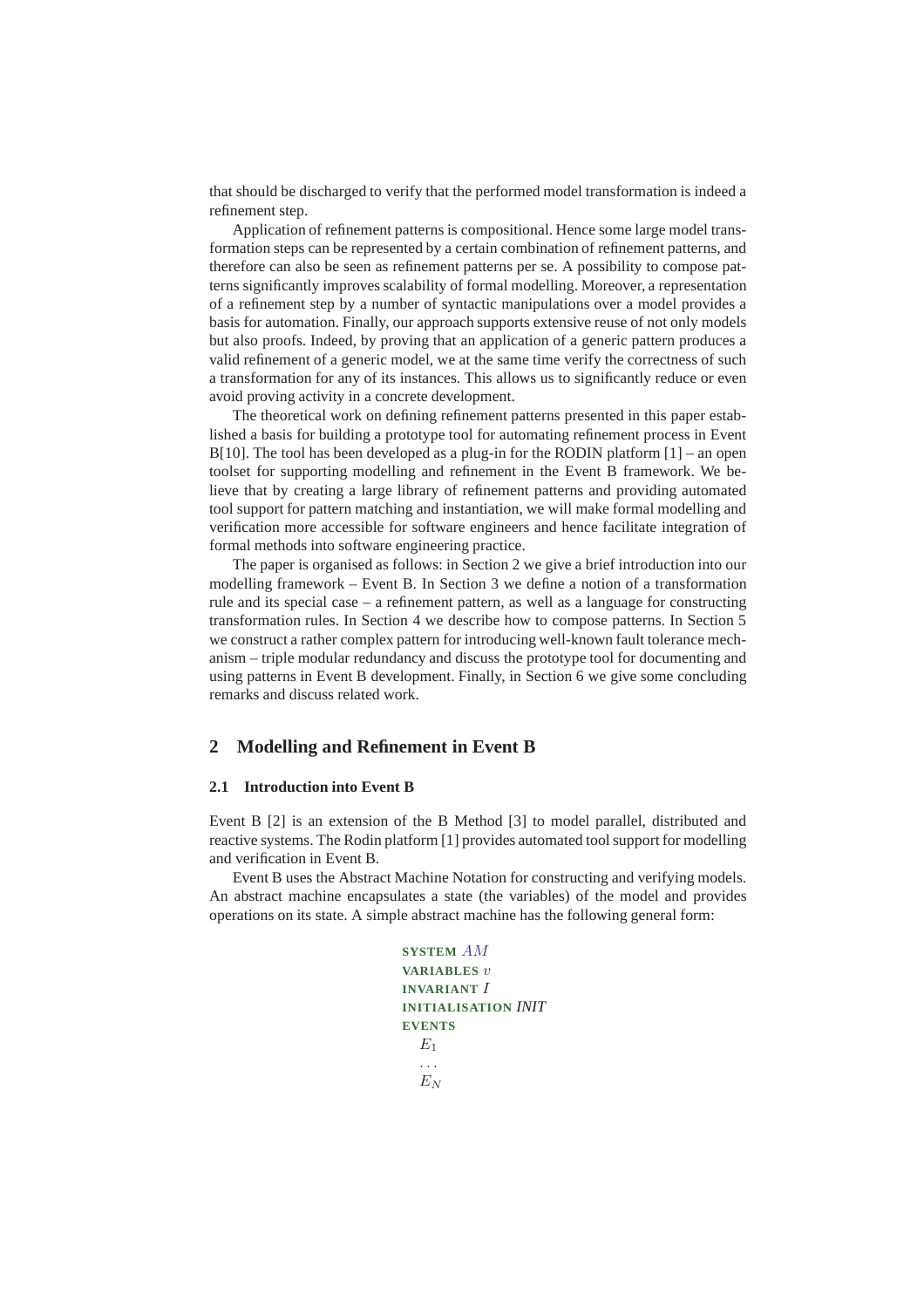The machine is uniquely identified by its name *AM*. The state variables of the machine, *v*, are declared in the **VARIABLES** clause and initialised in *INIT* as defined in the **INITIALISATION** clause. The variables are strongly typed by constraining predicates of the machine invariant *I* given in the **INVARIANT** clause. The invariant is usually defined as a conjunction of the constraining predicates and the predicates defining the properties of the system that should be preserved during system execution.

The dynamic behaviour of the system is defined by the set of atomic events specified in the **EVENTS** clause. An event is defined as follows:

### $E =$ **WHEN** q **THEN** S **END**

where the guard  $g$  is conjunction of predicates over the state variables  $v$ , and the action *S* is an assignment to the state variables.

The occurrence of events represents the observable behaviour of the system. The guard defines the conditions under which the action can be executed, i.e., when the event is *enabled*. The action can be either a deterministic assignment to the state variables or a non-deterministic assignment from a given set or an assignment according to a given postcondition. These assignments are denoted as  $:=, : \in$  and  $:$  correspondingly. If several events are enabled then any of them can be chosen for execution nondeterministically. If none of the events is enabled then the system deadlocks.

The Event B models are formally defined using the weakest precondition semantics [7]. The weakest precondition semantics provides us with a foundation for establishing correctness of specifications and verifying refinements between them. For instance, we verify correctness of a specification by proving that its initialization and all events establish the invariant.

The basic idea underlying formal stepwise development by refinement is to design the system implementation gradually, by a number of correctness preserving steps, called *refinements*. The refinement process starts from creating an abstract, albeit unimplementable, specification and finishes with generating executable code. The intermediate stages yield the specifications containing a mixture of abstract mathematical constructs and executable programming artifacts.

Assume that the refinement machine AM′ is a result of refinement of the abstract machine *AM*:

```
SYSTEM AM′
VARIABLES v
′
INVARIANT I
′
INITIALISATION INIT′
EVENTS
  E<sub>1</sub>. . .
  E_N
```
The machine  $AM'$  might contain new variables as well as replace the abstract data structures of AM with the concrete ones. The invariant of  $AM' - I'$  – defines not only the invariant properties of the refined model, but also the connection between the state spaces of  $AM$  and  $AM'$ . For a refinement step to be valid, every possible execution of the refined machine must correspond (via  $I'$ ) to some execution of the abstract machine. To demonstrate this, we should prove that  $INT'$  is a valid refinement of *INIT*, each event of AM′ is a valid refinement of its counterpart in *AM* and that the refined specification does not introduce additional deadlocks, i.e.,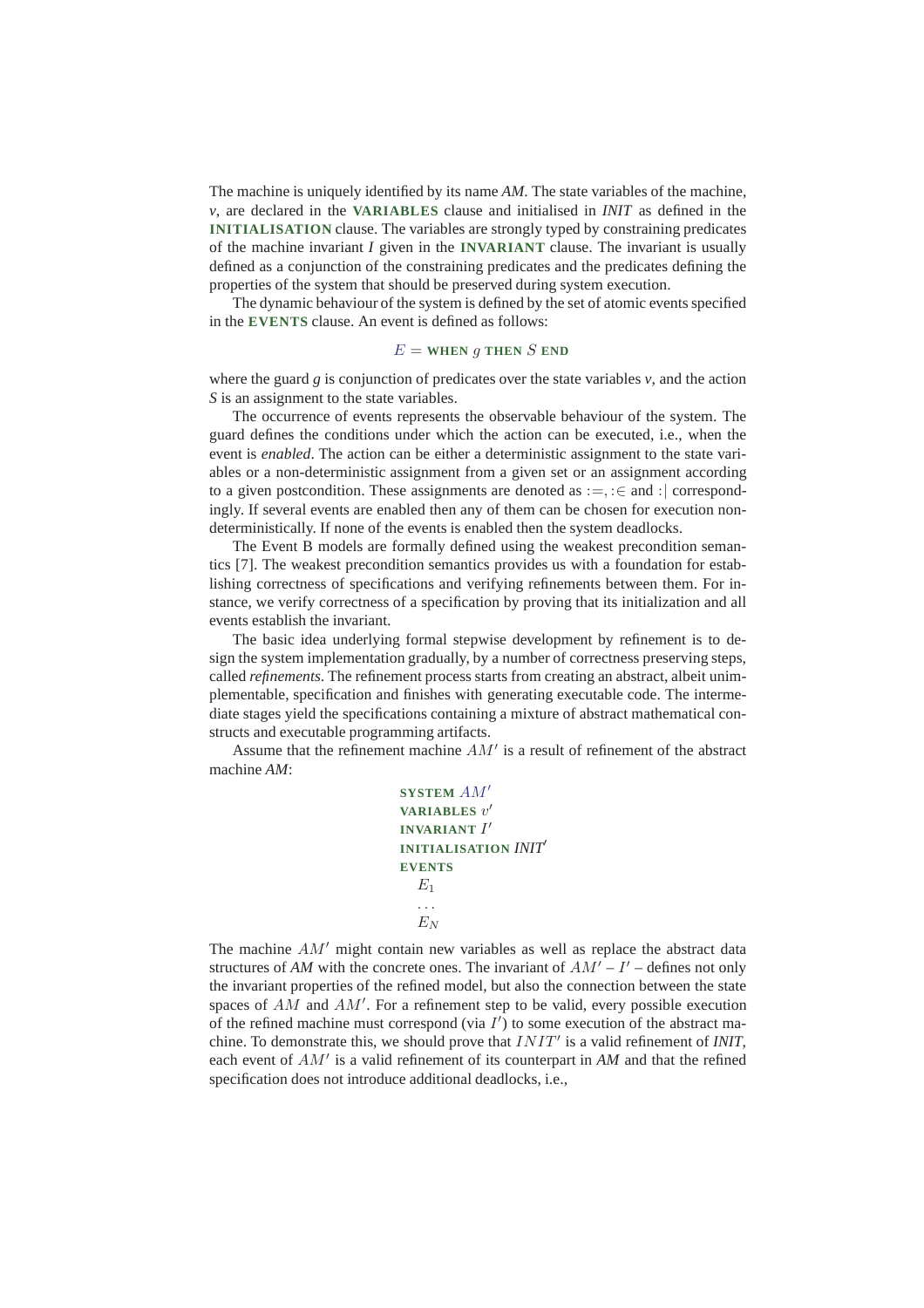$wp(INIT', \neg wp(INIT, \neg I')) = true,$  $I \wedge I' \wedge g_i' \Rightarrow g_i \wedge wp(S', \neg wp(S, \neg InvC)),$  and  $I \wedge I' \wedge g_i \Rightarrow \overline{\bigvee_i^N g_i'}$ 

#### **2.2 Event-B Models as Syntactic Objects**

To define refinement patterns, we now consider an Event B model as a syntactic mathematical object. For brevity, we omit representations of some model elements here, though they are supported in our tool implementation [10]. A subset of Event-B models used in this paper can be described by the following data structure:

| model :: $var : VAR^*$ | event :: $name : EWENT$<br>$param: PARAM^*$ | $\text{action} :: var : \text{VAR}$ |
|------------------------|---------------------------------------------|-------------------------------------|
| $inv:PRED^*$           | $quards : PRED^*$                           | $style:$ STYLE                      |
| $evt: event^*$         | $actions : action^*$                        | expr: EXPR                          |

Here VAR, PRED, EXPR, EVENT, PARAM are the carrier sets reserved correspondingly for model variables, predicates, expressions, event names and parameters. An event is represented by a tuple containing the event name, (a list of) its parameters, guards, and actions. The reserved event name init denotes the initialisation event. An action, in its turn, is a tuple containing a variable, an action style and an expression. An action style denotes one of the assignment types : i.e.,  $STYLE = \{:=, : \in, :|\}$ .

Sub-elements of a model element can be accessed by using the dot operator:  $act.style$ is the style of an action act. Instances of the models, events and actions are constructed using a special notation  $\langle a_1 | \cdots | a_n \rangle$ . The following example shows how an Event B model can be represented as a syntactic object in our notation:

| SYSTEM $m0$                                    |                                                                                                     |
|------------------------------------------------|-----------------------------------------------------------------------------------------------------|
| <b>VARIABLES</b> $x$                           | $\langle \langle x \rangle  $                                                                       |
| <b>INVARIANT</b> $x \in \mathbb{Z}$            | $\langle "x \in \mathbb{Z}" \rangle$                                                                |
| <b>INITIALISATION</b> $x := 0$                 | $\langle \langle \text{init} \rangle - \rangle - \langle x \rangle = \  \langle 0 \rangle \rangle,$ |
| <b>EVENTS</b>                                  |                                                                                                     |
| $count = \text{BEGIN } x := x + 1 \text{ END}$ | $\langle \text{count} \mid - \mid - \mid \langle x \mid :=   "x + 1" \rangle \rangle \rangle$       |

In the example,  $x$  is an element of VAR, init and count are event names from EVENT, " $x \in \mathbb{Z}^n$  is a predicate, and "0", " $x + 1$ " are model expressions.

Now we have set a scene for a formal definition of refinement patterns that aim at automating refinement process Event B.

## **3 Refinement Patterns**

#### **3.1 Transformation Rules and Refinement Patterns**

Usually a refinement step in Event B results in introducing several changes in all clauses of a refined model. Then we verify by proofs that these changes indeed result in a correct model refinement. Often a refinement step can be seen as a composition of "standard" (frequently reoccurring) localized transformations distributed all over the model. However, in general it is unclear how to reuse the models and proofs constructed previously and possibly automate execution of these transformations.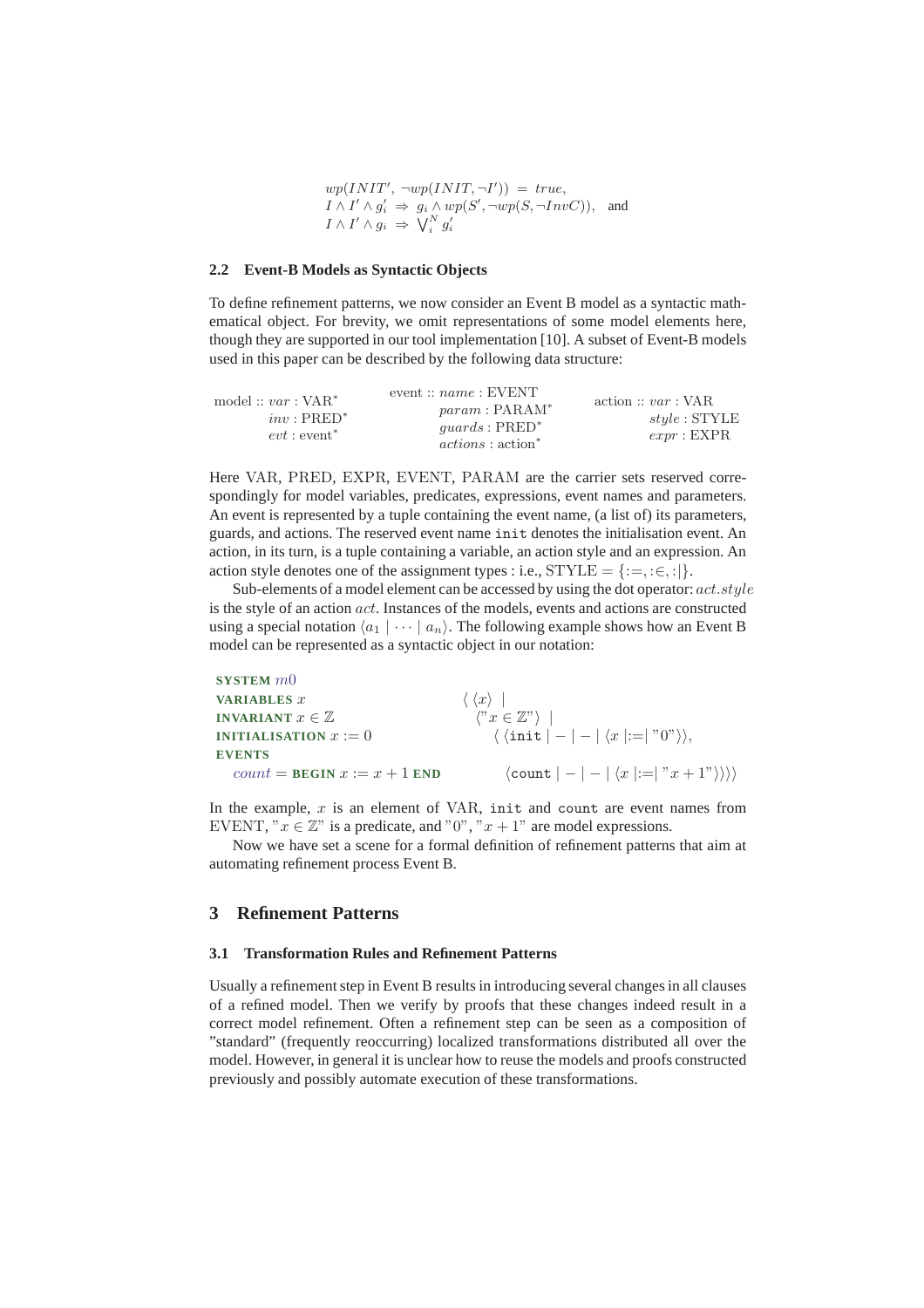In this paper we propose to tackle this problem via definition and reuse of refinement patterns. Our definition of refinement patterns builds on the idea of refinement rules [4, 13]. A refinement pattern in general is a model transformer. Unlike design patterns [8], a refinement pattern is "dynamic" in a sense that it takes a model as an input and produces a new model as an output. To define a refinement pattern we first give a more general definition of a transformation rule

**Definition 1.** *Let* S *be a set of all well-formed Event B models. Then a transformation rule* T *is a function computing a new model for a given input model:*

 $T : S \times C \rightarrow S$ 

*where* C *contains a set of all possible configurations (i.e., additional parameters) of a transformation rule.*

Note that  $T$  is defined as a partial function, i.e., it produces a new model only for some acceptable input models s and configurations c, i.e., when  $(s, c) \in \text{dom}(T)$ .

**Definition 2.** A refinement pattern is a transformation rule  $P : S \times C \rightarrow S$  that, for *any acceptable input model and configuration, constructs a model refinement:*

$$
\forall s, c. (s, c) \in \text{dom}(P) \implies s \sqsubseteq P(s, c)
$$

*where* ⊑ *denotes a refinement relation.*

Our definition of a refinement pattern consists of three parts. The first part is the pattern applicability conditions, i.e., the syntactic and semantic conditions that should be fulfilled by the model for a refinement pattern to be applicable. The second part contains definition of syntactic manipulations on the model to be transformed. Finally, the third part consists of the proof obligations that should be discharged to verify that the performed model transformation is indeed a refinement step. It is easy to see, that a refinement pattern manipulates a model on both syntactic and semantic level.

We believe that the main benefit of refinement patterns is in possibility to construct large transformation rules that potentially automate certain domain-specific model transformations. Examples of such transformations could be integrating certain fault tolerance mechanisms or introducing communication protocols etc. We propose a special language for constructing larger transformation rules.

#### **3.2 The Language of Transformations**

Our language contains basic transformation rules as well as the constructs allowing to compose complex rules from the simpler ones. For instance, a refinement pattern is usually composed from several basic transformation rules. These rules themselves might not be refinement patterns. However, by attaching to them additional proof obligations, we can verify that their composition constitutes a refinement pattern.

The structure of the basic rules reflects the way a transformation rule or a refinement pattern is applied. First, rule applicability for a given input model and configuration parameters is checked. The applicability condition to be checked can contain both syntactic and semantic constraints on input models and configurations. Mathematically, for a transformation rule T, its applicability condition corresponds to dom(T). Then,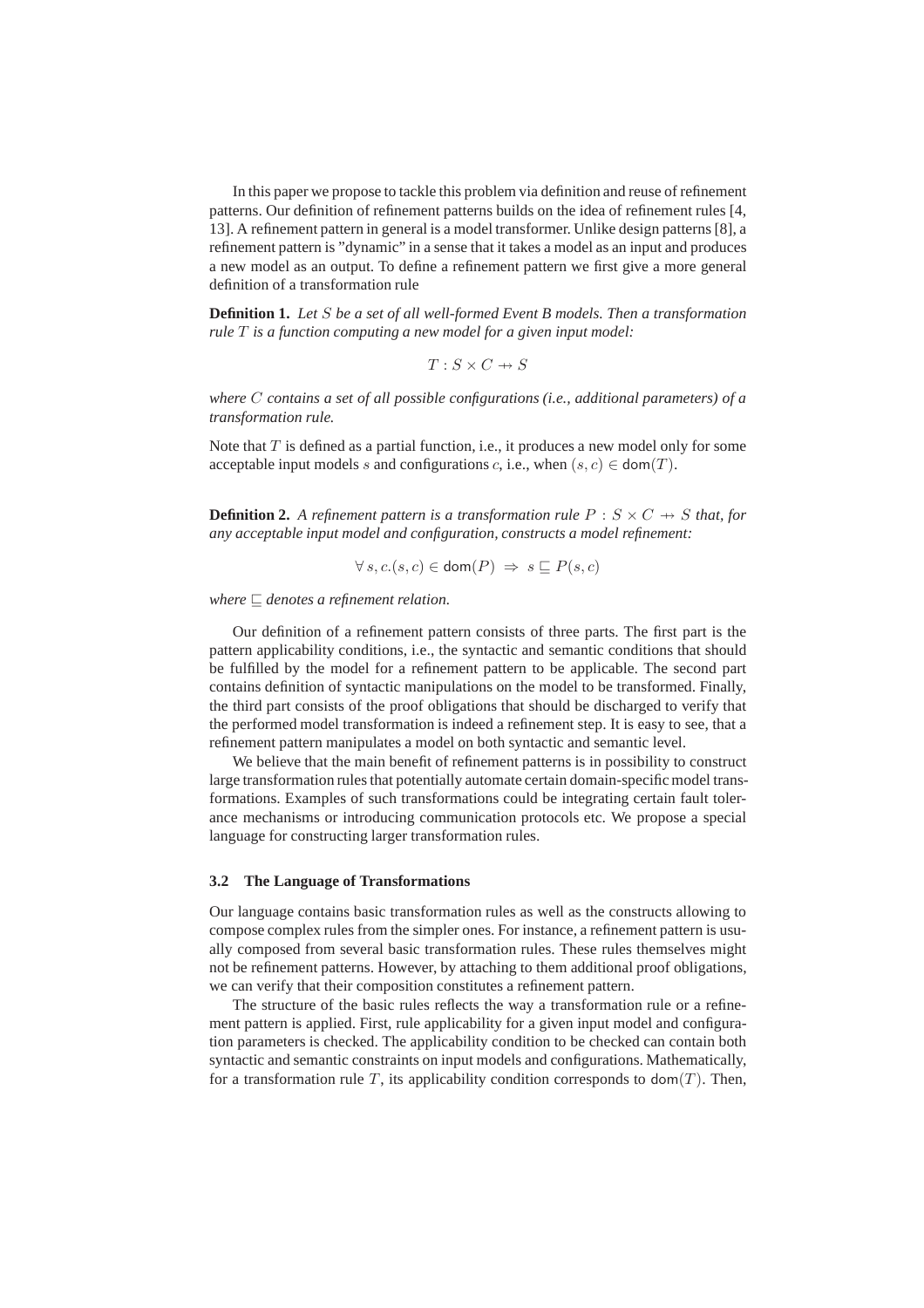the input model s for the given configuration c is syntactically transformed into the output model calculated as the function application  $T(s, c)$ . Finally, in case of a refinement pattern, the result  $T(s, c)$  should be demonstrated to be a refinement of the input model s, i.e.,  $s \sqsubset T(s, c)$ . The last expression, using the proof theory of Event B, can be simplified to the specific proof obligations on model elements to be verified.

A basic rule has the following general form:

```
rule name(c)context Q(c, s)effect E(c, s)proof obligation PO_1(c, s). . .
  proof obligation PO_n(c, s)
```
Here name and  $c$  are correspondingly the rule name and list of its parameters. The predicate  $Q(c, s)$  defines the rule application context (applicability conditions), where s is the model being transformed. The effect function  $E(c, s)$  computes a new model from the current model  $s$  and the parameters  $c$ . The proof obligation part contains a list of theorems to be discharged to establish that the rule is a (part of) refinement pattern and not just a transformation rule. From now on, we write **context** $(r)$ , **effect** $(r)$  and **proof obligations** $(r)$  to refer to the context, the effect computation function, and the collection of proof obligations of the rule r.

As an example, let us consider two primitive transformation rules. Below we define a transformation rule that allows us to introduce one or more new variables into the model:

> rule  $newvar(wv)$ context  $vv \cap s.var = \varnothing$ effect  $\langle s.var \cup vv \mid s.inv \mid s.evt \rangle$ proof\_obligation  $\forall v \in vv \cdot (\exists a \cdot a \in s.\text{init}.action \land v \in a.var)$

The rule applicability condition requires that the new variables have fresh names for the input model. The effect function simply adds the new variables to the model structure. The rule also has a single proof obligation requiring that the variable(s) is assigned in the initialisation action. Such an action would have to be added by some other basic rule for the same refinement step.

Next example is the rule for adding new model invariant(s).

```
rule newinv(ii)context ii \subseteq \text{PRED} \land \forall i \in ii \cdot FV(ii) \subseteq s-vareffect \langle s.var \mid inv \cup ii \mid evt \rangleproof obligation
       \forall (e, v, v') \cdot e \in s.\mathit{evt} \landInv(v) \wedge Guards_e(v) \wedge BA(v, v') \Rightarrow Inv(v')proof_obligation \exists v \cdot \ln v(v)
```
Here  $FV(x)$  is set of free variables in x, Inv stands for  $(\bigwedge_{i \in s. inv \cup ii} i)$ , and  $Guards_e$ is defined as  $(\bigwedge_{g \in e, \text{quards}} g)$ . Moreover,  $BA$  is the before-after relation describing the action execution in terms of the before and after values of the model variables. Both proof obligations are taken directly from the Event-B semantics (i.e., the corresponding proof obligation rules). The first obligation requires to show that the new invariant is preserved by all model events, while the second one checks feasibility of such an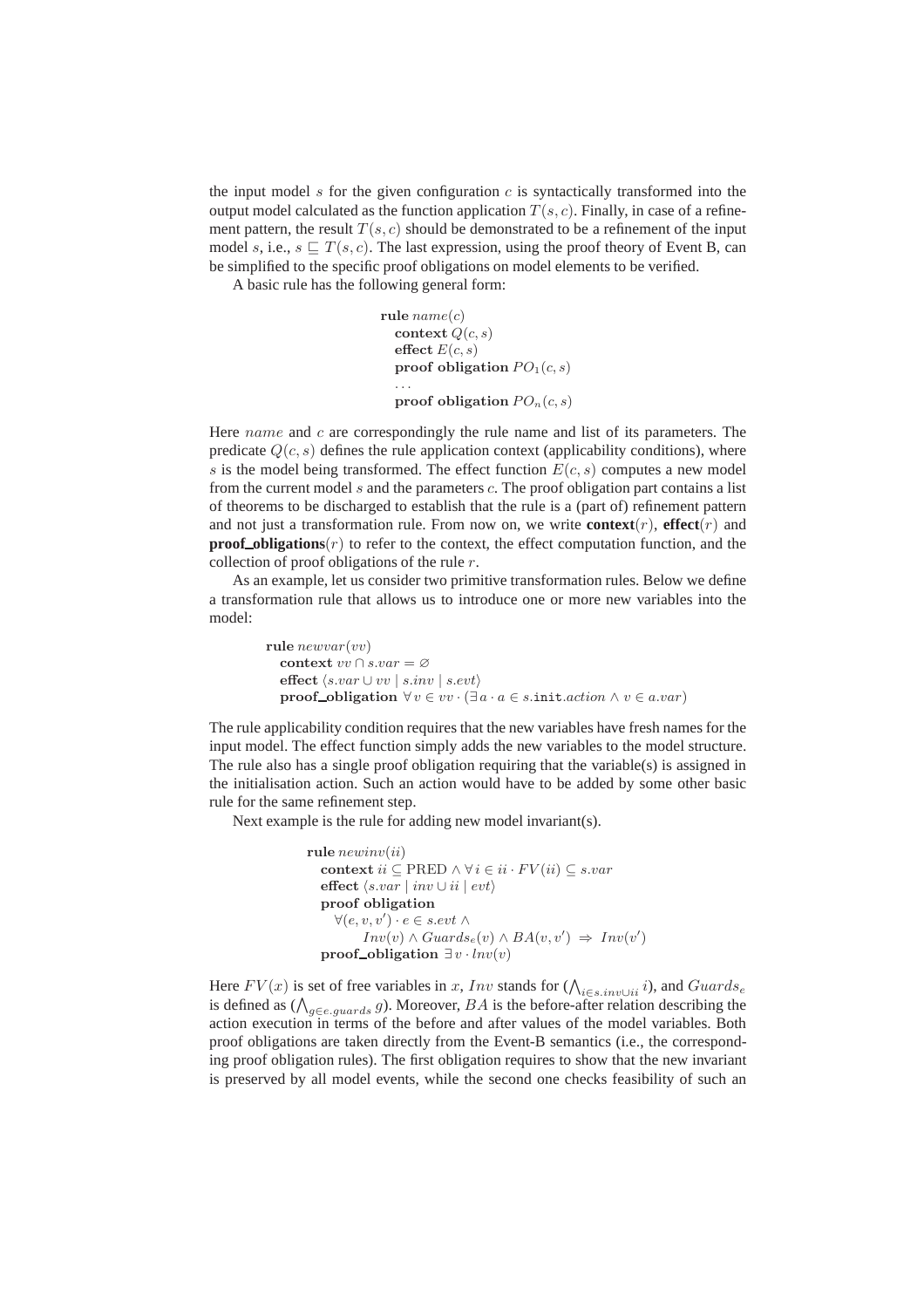| $p(c) = basic(c)$                                                                            | <i>primitive rule</i>       |
|----------------------------------------------------------------------------------------------|-----------------------------|
| p;q                                                                                          | sequential composition      |
| $\ p\ q$                                                                                     | <i>parallel composition</i> |
| if $Q(c, s)$ then p end                                                                      | conditional rule            |
| $  \textbf{conf } i : Q(i, c, s) \textbf{ do } p(i \cup c) \textbf{ end}$ parameterised rule |                             |
| $ $ par $i: Q(i, c, s)$ do $p(i \cup c)$ end generalised parallel composition                |                             |

**Fig. 1.** The language of transformation rules

addition by asking to prove that the new invariant is not contradictory. This example illustrates how the underlying Event B semantics is used to derive proof obligations for refinement patterns.

The table below lists the basic rules for the chosen subset of Event B. There are two classes of rules – for adding new elements and for removing existing ones. All the rules implicitly take an additional argument – the model being transformed. A double-character parameter name signifies that a rule accepts a set of elements, e.g.,  $newgrd(e, qg)$  adds all the guards from a given set gg to an event e.

| rule $newvar(vv)$        | rule $delvar(vv)$    |
|--------------------------|----------------------|
| rule $newinv(ii)$        | rule $delinv(ii)$    |
| rule $newet(ee)$         | rule $delete(te)$    |
| rule $newgrd(e, gg)$     | rule $delayd(e, gg)$ |
| rule $newact(e, aa)$     | rule $delta(e,aa)$   |
| rule $newacker(e, a, p)$ |                      |
|                          |                      |

To construct more complex transformations, we introduce a number of composition operators into our language. They include the sequential,  $p; q$ , and parallel,  $p||q$ , composition constructs. In addition, there is the conditional rule construct, **if** c **then** p **end**, as well as a construct allowing to introduce additional rule parameters - **conf** i :  $Q$  **do**  $p(i)$  **end**. Finally, to handle rule repetitions, generalised parallel composition is introduced in the form of a loop construct: **par**  $c : Q$  **do**  $p(c)$  **end**. The language summary is given in Figure 1.

### **3.3 Constructing and Using Patterns: Examples**

Below we present a couple of simple refinement patterns constructed using the proposed language.

*Example 1 (New Variable).* A refinement step adding a new variable can be accomplished in three steps. First, the new variable is added to the list of model variables. Second, the typing invariant is added to the model. Finally, an initialisation action is provided for the variable. The following refinement pattern adds a new variable declared to be a natural number and initalised with zero:

```
conf v : \neg (v \in s \cdot var) do
             newvar({v}):
              (newinv({\mathcal{C}}' \cup {\mathcal{C}}' \cup {\mathcal{C}}' \cup {\mathcal{C}}' \cup {\mathcal{C}}' \cup {\mathcal{C}}' \cup {\mathcal{C}}' \cup {\mathcal{C}}' \cup {\mathcal{C}}' \cup {\mathcal{C}}' \cup {\mathcal{C}}' \cup {\mathcal{C}}' \cup {\mathcal{C}}' \cup {\mathcal{C}}' \cup {\mathcal{C}}' \cup {\mathcal{C}}' \cup {\mathcal{C}}' \cup {\mathcal{C}}' \cup {\mathcal{C}}' \cup {\mathcal{C}}' \cup {\mathcal{C}}' \cup {\mathcal{C}}' \cup {\mathcal{C}}' \cup {\mathcal{C}}' \cup {\end
```
The only pattern parameter (apart from the implicit input  $s$ ) is some fresh name for the new model variable.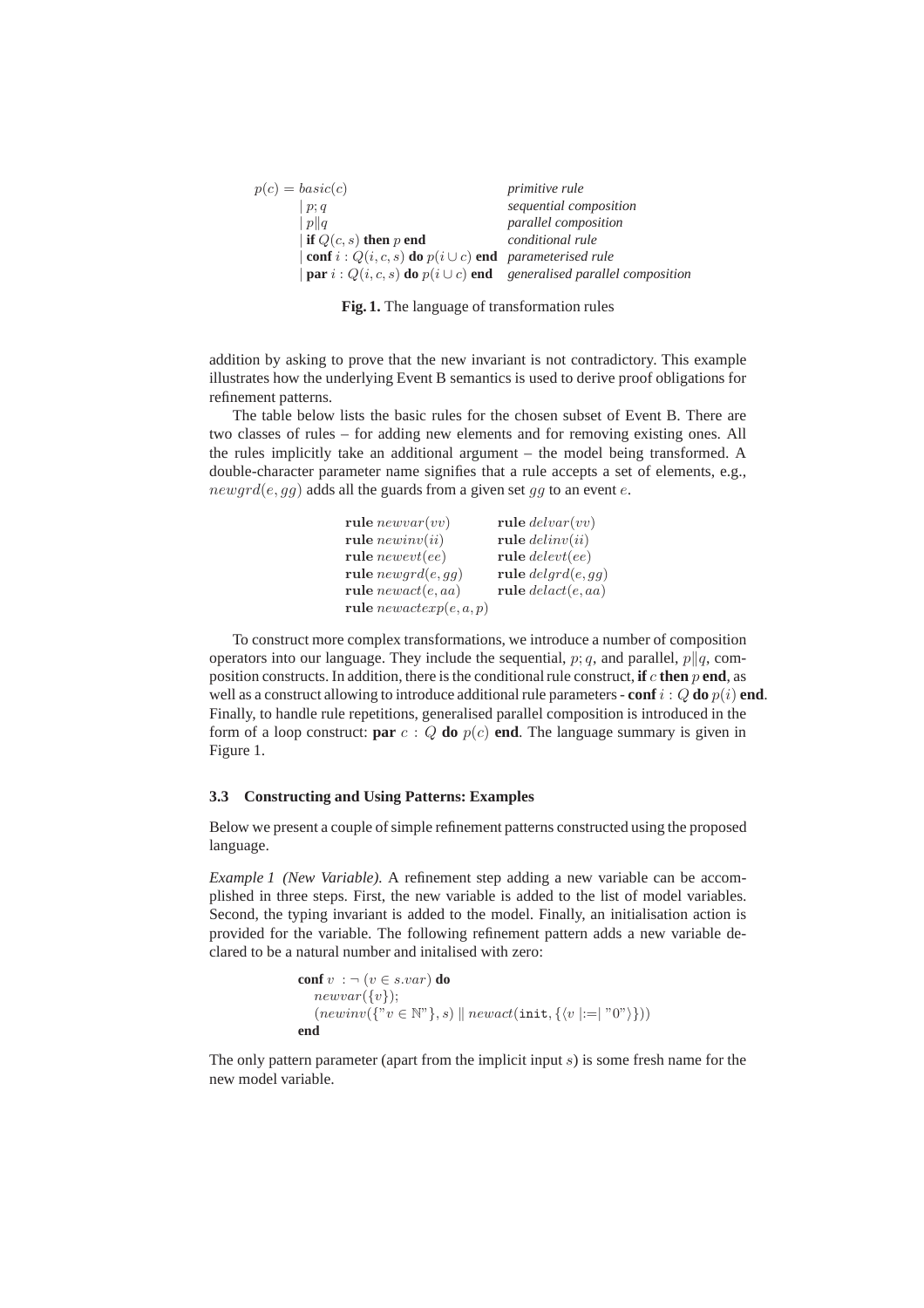A pattern application example is given below. On the left-hand side there is an input model and the right-hand side there is the refined model constructed via applying the pattern "New Variable". Here the variable name  $q$  instantiate the parameter  $v$ .

```
SYSTEM m0
VARIABLES x
INVARIANT x \in \mathbb{Z}INITIALISATION x := 0EVENTS
   count = \text{BEGIN } x := x + 1 \text{ END}SYSTEM m1
                                         VARIABLES x, q
                                         INVARIANT x \in \mathbb{Z} \wedge q \in \mathbb{N}INITIALISATION x := 0||q := 0EVENTS
                                            count = \text{BEGIN } x := x + 1 \text{ END}
```
A more general (and also useful) pattern version could also accept a typing predicate and initialisation action as additional pattern parameters.

*Example 2 (Action Split).* In Event B, we often refine an abstract event into a choice between two or more concrete events, each of which must be a refinement of the abstract event. A simple case of such a refinement is captured by the refinement pattern below. The pattern creates a copy of an abstract event and adds a new guard and its negation to the original and new events. The guard expression is supplied as a pattern parameter.

```
conf e, en : e ∈ s.evt \land \neg (en ∈ s.evt) do
   newevt(en, s);newgrd(en, e.guard)newact(en, e.action);
   conf g : g \in \text{PRED} \land FV(g) \subseteq s-vardo newgrd(e, g) || newgrd(en, \neg g) end
end
```
The pattern configuration requires three parameters. The parameter  $e$  refers to the event to be refined from the input model  $s$ ,  $en$  is some fresh event name, and  $q$  is a predicate on the model variables.

The pattern is applicable to models with at least one event. The result is a model with an additional event and a constrained guard of the original event. To exemplify pattern application, lets take the model from the previous example as an input model.

```
SYSTEM m1
VARIABLES x
INVARIANT x \in \mathbb{Z}INITIALISATION x := 0EVENTS
  count = \text{WHEN } x \text{ mod } 2 = 0 \text{ THEN } x := x + 1 \text{ END}inc = WHEN \neg(x mod 2 = 0) THEN x := x + 1 END
```
Here, the pattern parameters are instantiated as follows:  $e$  as  $count$ ,  $en$  as  $inc$ , and  $x$  as x mod  $2 = 0$ .

In this section we have defined refinement patterns together with the language for constructing transformations and shown small examples of pattern application. To make our approach scalable, in the next section we formally define pattern composition.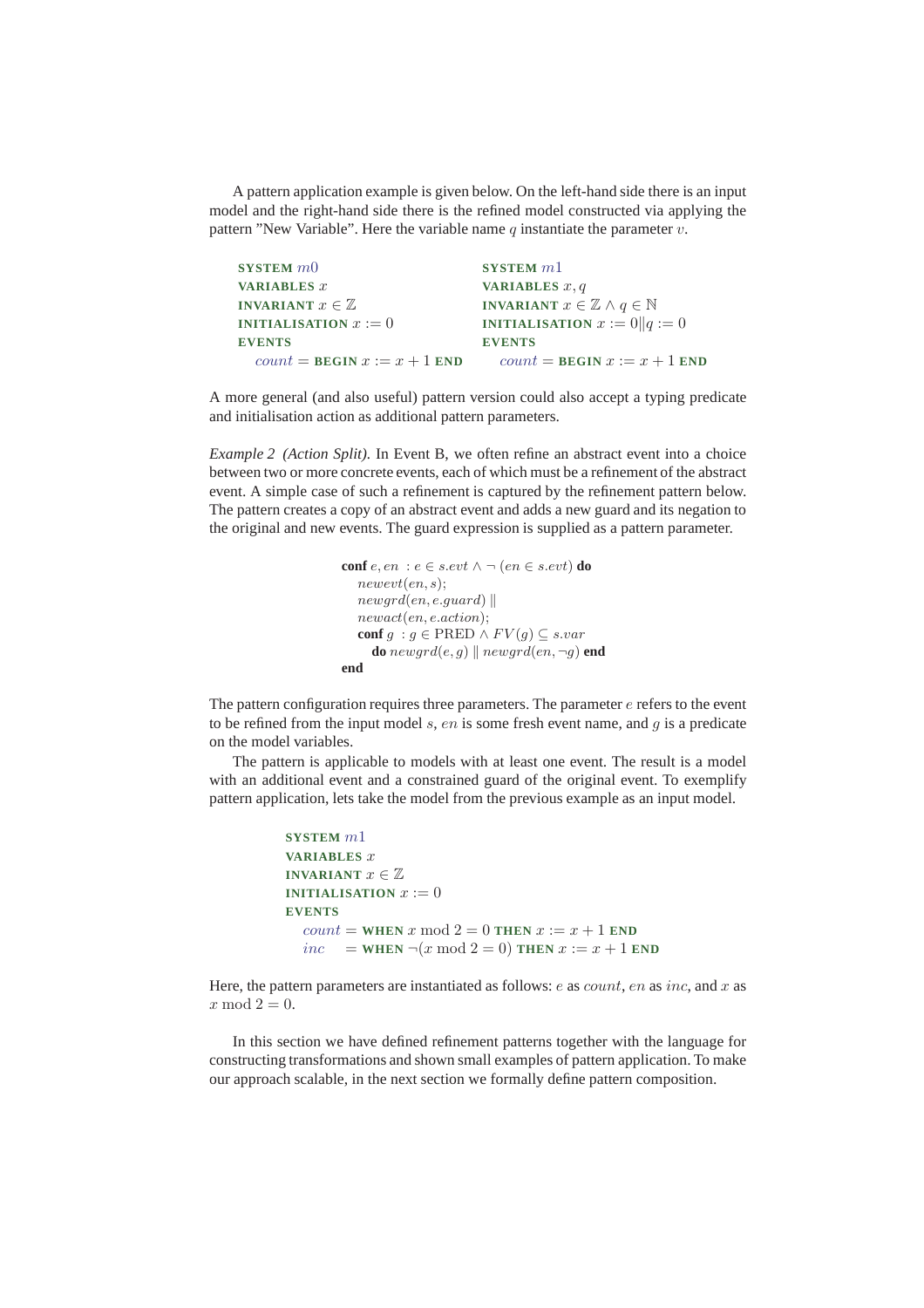## **4 Pattern Composition**

In the previous section we defined the notion of a basic transformation rule as a combination of the applicability conditions, transformation (effect) function, and refinement proof obligations. Moreover, In Figure 1, we also introduced various composition constructs for creating complex transformation rules. In this section we will show how to inductively define the applicability conditions, effect, and proof obligations for composed rules.

#### **4.1 Rule Applicability Conditions**

As we discussed previously, for a basic rule, the rule applicability condition is defined in its **context** clause. To define applicability conditions for more complex rules, we first introduce a function *scope*. This function returns a pair of lists, containing the model elements that the rule updates or depends on. We can compute an intersection of rule scopes: for two transformation rules it is an intersection of the elements updated by these rules and the pair-wise intersection of elements that are affected by one rule and relied upon by another.

For a complex rule (constructed using the proposed language of transformation rules), the rule applicability is derived inductively according to the following definition:

| $=$ context( <i>basic</i> )( <i>c</i> , <i>s</i> )                                                                                        |
|-------------------------------------------------------------------------------------------------------------------------------------------|
| $= \text{app}(p)(c, s) \wedge \text{app}(q)(c, \text{eff}(p)(c, s))$                                                                      |
| $=$ app $(p)(c, s) \wedge$ app $(q)(c, s) \wedge$                                                                                         |
| $inter(\mathbf{scope}(p), \mathbf{scope}(q)) = \oslash$                                                                                   |
| $= G(c, s) \Rightarrow \text{app}(p)(c, s)$                                                                                               |
| $app($ conf $i: Q(i, c, s)$ do $p(i)$ end $)(c, s) = \forall i \cdot Q(i, c, s) \Rightarrow app(p(i))(c, s)$                              |
| $app(\textbf{par } i: Q(i, c, s) \textbf{ do } p(i) \textbf{ end})(c, s) = \forall i \cdot Q(i, c, s) \Rightarrow app(p(i))(c, s) \wedge$ |
| $\forall (i, j) \cdot Q(i, c, s) \land Q(j, c, s) \land i \neq j \Rightarrow$                                                             |
| $inter(\mathbf{scope}(p(i)), \mathbf{scope}(p(j))) = \oslash$                                                                             |
|                                                                                                                                           |

The conditions for the sequential composition, conditional and parameterised rules are quite standard. Two rules can be applied in parallel if they are working on disjoint scopes. For instance, a rule transforming an event (e.g., adding a new guard) cannot be composed with another rule transforming the same event. A similar requirement is formulated for the loop rule, since it is realised as generalised parallel composition.

## **4.2 Effect of Pattern Application**

Once the rule applicability conditions are met, an output model can be syntactically constructed in a compositional way. For a basic rule, the effect function is directly applied to transform an input model. For more complex rules, a new model is constructed according to an inductive definition of the function **eff** given below.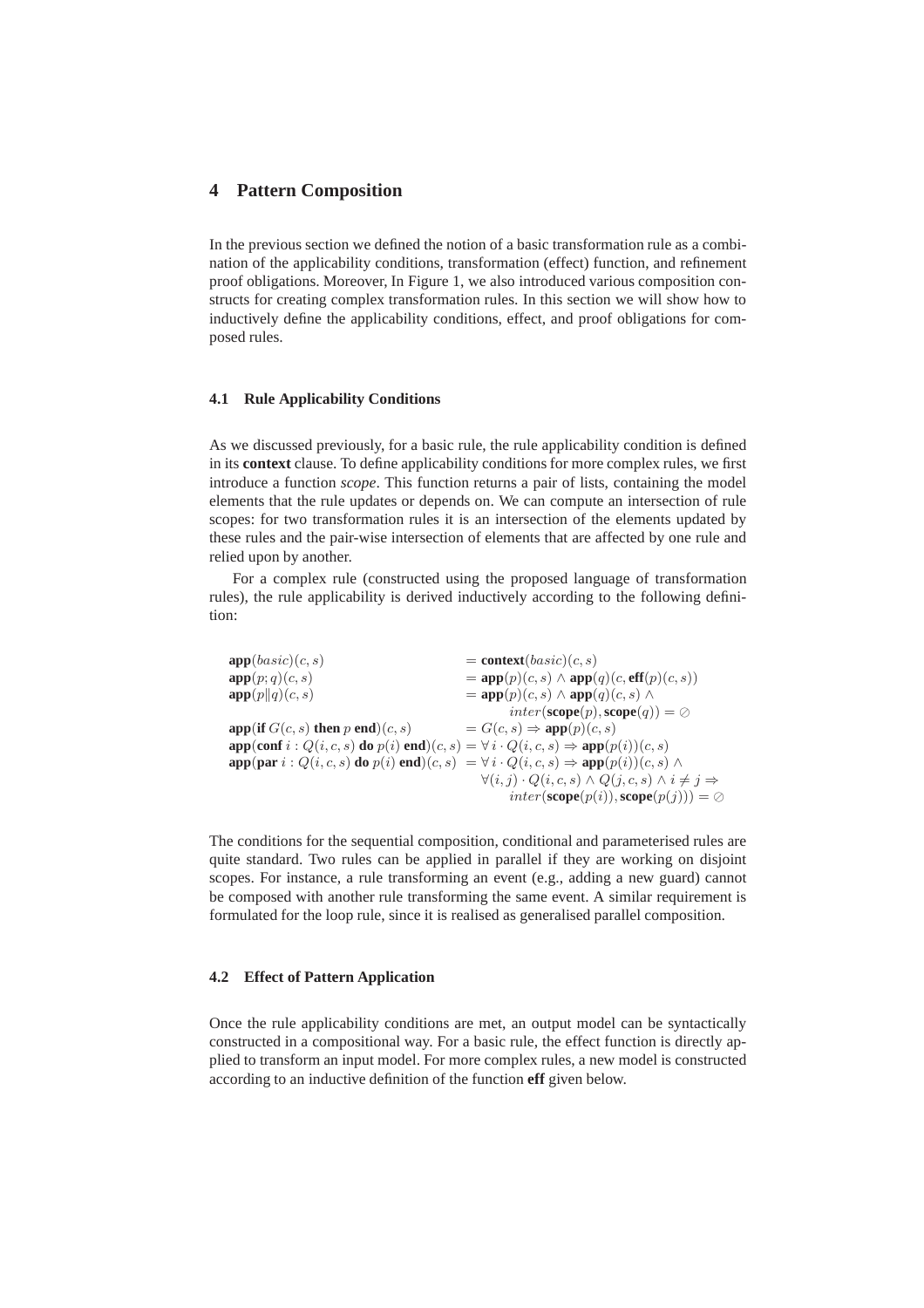| $\textbf{eff}(basic)(c, s)$                                                                          | $=$ effect(basic)(c, s)                 |
|------------------------------------------------------------------------------------------------------|-----------------------------------------|
| $\textbf{eff}(p;q)(c,s)$                                                                             | $=$ eff $(q)(c,$ eff $(p)(c, s))$       |
| $\textbf{eff}(p  q)(c,s)$                                                                            | $=$ eff $(q)(c,$ eff $(p)(c, s)$ , or   |
|                                                                                                      | $=$ eff $(p)(c,$ eff $(q)(c, s))$       |
| eff(if $G(c, s)$ then p end)(c, s)                                                                   | $=$ eff(p)(c, s), if $G(c, s)$          |
|                                                                                                      | $= s$ , otherwise                       |
| eff(conf $i: Q(i, c, s)$ do $p(i)$ end) $(c, s)$ = eff $(p(i))(c, s)$ , if $Q(i, c, s)$              |                                         |
|                                                                                                      | $= s$ , otherwise                       |
| eff(par $i: Q(i, c, s)$ do $p(i)$ end) $(c, s) = (  i \in Q(i, s, c) \cdot \text{eff}(p(i))(c, s)),$ |                                         |
|                                                                                                      | if $\exists (i, c, s) \cdot Q(i, c, s)$ |
|                                                                                                      | $= s$ , otherwise                       |

Not supprisingly, the result of sequential composition of two rules is computed by applying the second rule to the result produced by the first one. For the parallel composition, the result is computed similarly. However, here the order of the rule application should not affect the final result. The model resulting from an application of the loop construct is computed as a generalised parallel composition of an indexed family of transformation rules. Finally, the last three cases depend on some additional application conditions (i.e.,  $G(c, s)$  or  $Q(i, c, s)$ ). If these conditions are not satisfied then the rule application leaves the input model unchanged.

The rule application procedure based on the presented definition can be easily automated. Probably the only non-trivial detail here is to provide the input values for the rule parameters. In our prototype tool implementing the ideas described in this paper, the user is requested to give the parameter values during the rule instantiation, while appropriate contextual hints and descriptions are provided by the tool.

#### **4.3 Pattern Proof Obligations**

The modest complex part of our approach is to define proof obligations needed to demonstrate that a transformation rule is actually a refinement pattern. To achieve this, in general we have to discharge all the proof obligations of individual basic rules constituting the pattern. These proof obligations cannot be discharged without considering the context produced by the neighboring rules. The following inductive definition shows how the list of proof obligations is built for a particular refinement pattern. The context information for each proof obligation is accumulated while traversing the structure of a pattern. It forms a set of additional hypotheses that later can be used in automated proofs.

| $\mathbf{po}(\Gamma, basic)(c, s)$                                          | $=\{ \Gamma \models \textbf{proof\_obligations}(basic) \}$                                                                                                                      |
|-----------------------------------------------------------------------------|---------------------------------------------------------------------------------------------------------------------------------------------------------------------------------|
| $\mathbf{po}(T,p;q)(c,s)$                                                   | $=$ <b>po</b> $(\Gamma \cup \{s' = \text{eff}(p; q)(c, s)\}, p(c, s'))$                                                                                                         |
|                                                                             | $\mathbf{po}(\Gamma \cup \{s' = \mathbf{eff}(p; q)(c, s)\}, q(c, s'))$                                                                                                          |
| $\mathbf{po}(T,p  q)(c,s)$                                                  | $=$ po( $\Gamma$ , $p$ ) $\cup$ po( $\Gamma$ , $q$ )                                                                                                                            |
| $\mathbf{po}(\Gamma, \text{if } G(c, s) \text{ then } p \text{ end})(c, s)$ | $= \textbf{po}(\Gamma \cup \{G(c, s)\}, p)$                                                                                                                                     |
|                                                                             | $\mathbf{p}\mathbf{o}(T,\mathbf{conf}\,i:Q(i,c,s)\,\mathbf{do}\,p(i)\,\mathbf{end})(c,s)=\bigcup i\in Q(i,c,s)\cdot\mathbf{p}\mathbf{o}(T\cup\{Q(i,c,s)\},p(i))$                |
|                                                                             | $\mathbf{p}\mathbf{o}(I, \mathbf{par} i: Q(i, c, s) \mathbf{ do } p(i) \mathbf{ end})(c, s) = \bigcup i \in Q(i, c, s) \cdot \mathbf{p}\mathbf{o}(I \cup \{Q(i, c, s)\}, p(i))$ |

Here  $\Gamma$  is a set of accumulated hypothesis containing pattern parameters  $c$  and the initial model  $s$  as free variables. For each basic rule, we formulate a theorem whose right-hand side is a list of the rule proof obligations and the left-hand side is a set of hypotheses containing the knowledge about the context in which the rule is applied.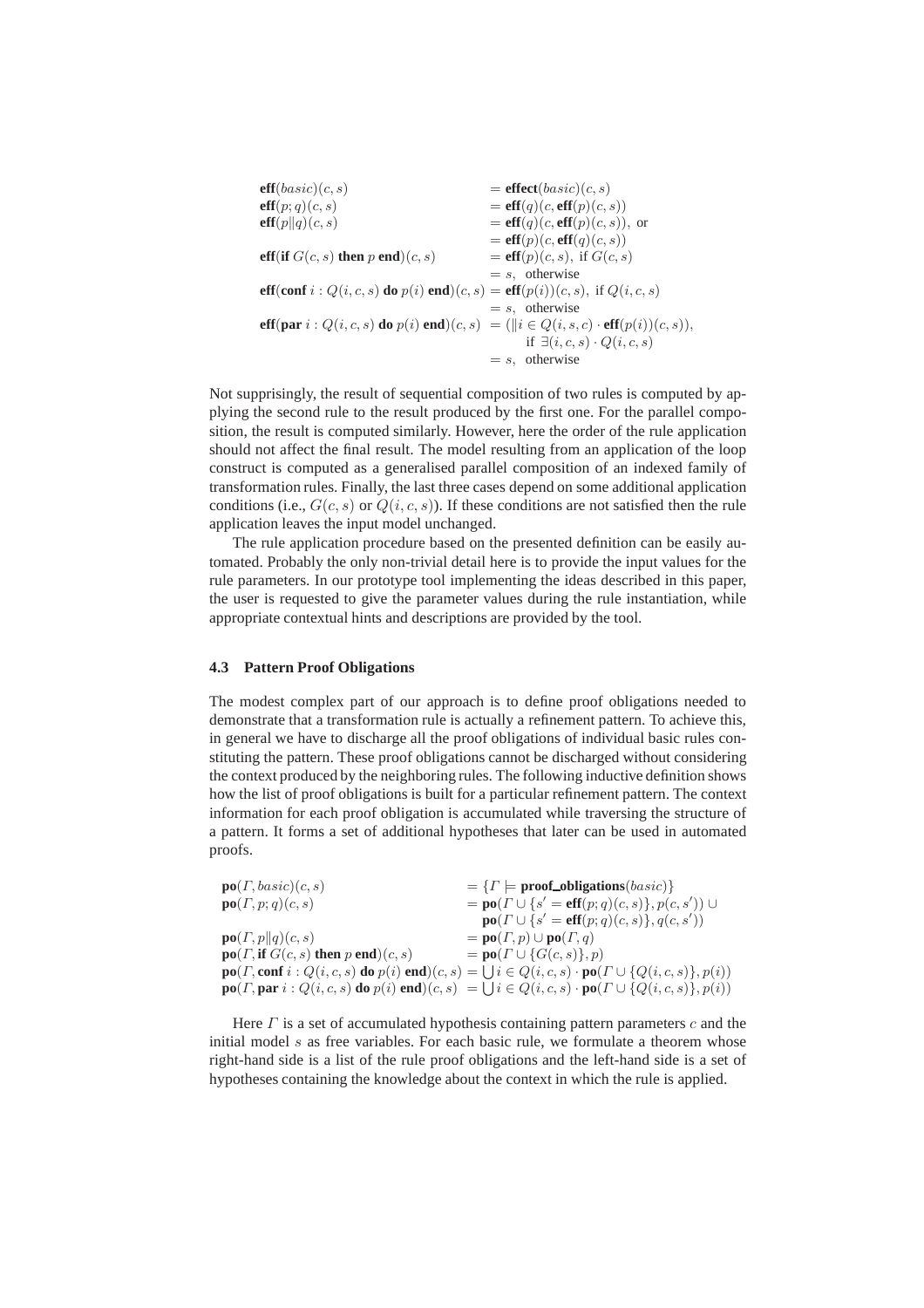#### **4.4 Assertions**

The described procedure of building a list of proof obligations for a refinement pattern aims at including all available information as a proof obligation hypothesis. This can be very complex for larger patterns, since the large number of accumulated hypotheses makes a proof obligation intractable. To circumvent this problem, in the tool implementation we allow a modeller to manually add fitting hypotheses, called assertions, that can be inferred from the context they appear in. On the one side, typically an assertion is simple enough to be discharged automatically by a theorem prover. On the other hand, it can be used to assist in demonstrating the proof obligations of the rule immediately following the assertion.

An assertion is written as  $\operatorname{assert}(A(c, s))$  and is delimited from the neighboring rules by semicolons. An assertion has no effect on rule instantiation and application. The following additional cases of the  $po$  definition are used to generate additional proof obligations for assertions as well as insert an asserted knowledge into the set of collected hypotheses of a refinement pattern.

$$
\mathbf{po}(\varGamma,p;\mathbf{assert}(A(c,s)))(c,s) = \varGamma \cup \{s' = \mathbf{eff}(p)(c,s)\} \models A(c,s')\ \mathbf{po}(\varGamma,\mathbf{assert}(A(c,s));p)(c,s) = \mathbf{po}(\varGamma \cup \{A(c,s)\},p)(c,s)
$$

Pattern composition enables construction of large refinement patterns. We believe that a promising area of pattern application is in product-line developments. Indeed, a product-line development significantly relies on reuse of certain design solutions. Refinement patterns can be collected and composed to formally define these solutions. By discharging proof obligations for a general pattern representation, we enhance the reuse not only on the modelling but also on verification level.

To demonstrate scalability of our approach, next we demonstrate how to construct a rather complex refinement pattern allowing to introduce a well-known fault tolerance mechanism into a model.

## **5 Towards Refinement Automation: Case Study and Tool Support**

### **5.1 Case Study: Triple Modular Redundancy Pattern**

Triple Modular Redundancy (TMR) is a fault-tolerance mechanism in which the results of three similar components are processed by a voting element to produce a single output [12]. The purpose of the mechanism is to mask a single component failure. In this section we will demonstrate how a refinement step that introduces the TMR arrangement into a model can be generalized as a refinement pattern.

Our initial specification should have a variable representing the output of a component for which TMR will be introduced. Moreover, it should have an event that models the behaviour of a component by non-deterministically updating this variable. Nondeterminism is used here to model unpredictable (possibly faulty) results produced by the component. We do not make any assumptions about the variable type. Furthermore, the event can contain some additional actions on other variables. Finally, our initial model should also contain a special event handling a failure (abort) of the component.

In the refined model, we replace the single abstract component with three similar components. The outputs of the new components are modelled by fresh variables. The variable types and initialisation of these variables are simply copied from their abstract counterpart in the initial specification.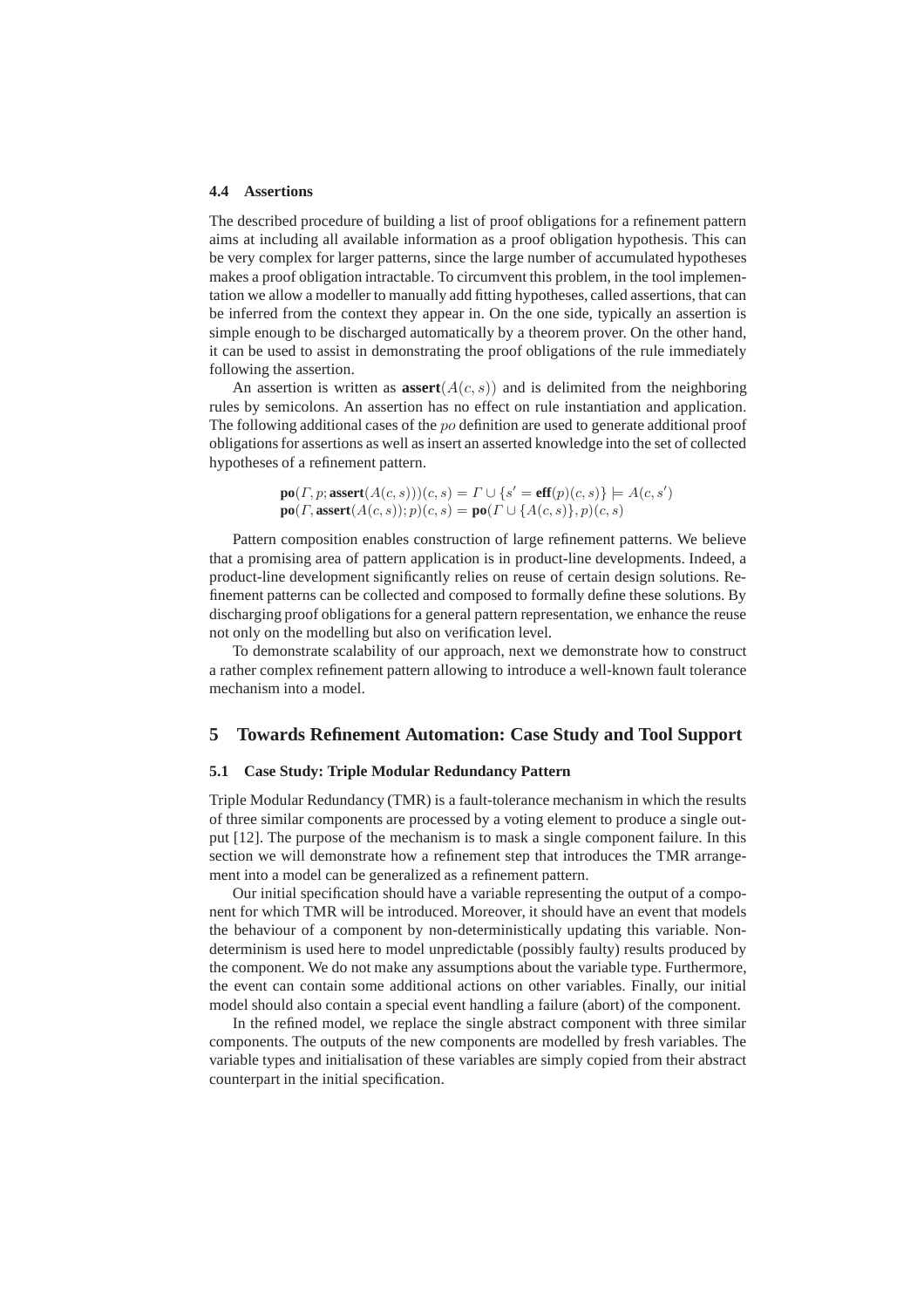The TMR pattern we define uses a number of configuration parameters. The parameter s identifies a variable modelling the output of a component;  $u$  is an event updating the variable s (in addition to possible update of other variables);  $zz$  is an event handling a failure of the component modelled by  $u$ ; finally,  $a$  is an action from  $u$  updating variable s.

Also, as a result of pattern application, the new variables  $ph$ ,  $s_i$  and  $r_i$  are introduced into the refined model. The variable  $ph$  keeps track of the current phase in the TMR implementation – reading from the new components, voting on them, or delivering the final result; the variables  $s_i$ ,  $i = 1..3$ , are used to record the outputs from the three new components introduced by the pattern; finally, the flags  $r_i$  reflect availability of new outputs in the respective output variables  $s_i$ .

```
conf s, u, zz, a :
   s \in var \land u \in evt \land zz \in evt \land u \neq zz \landa \in u. actions \land a. style \neq (:=) \land \{s\} = a. vardo
   conf ph, s_1, s_2, s_3, r_1, r_2, r_3:
       {s_1, s_2, s_3, r_1, r_2, r_3, ph} \subseteq (VAR - var) \wedgepart({\{s_1\},\{s_2\},\{s_3\},\{r_1\},\{r_2\},\{r_3\},\{ph\}})do
       variables: events: voter: abort: invariantend
end
```
The pattern is made of four major parts: the rules declaring the types and initialisation of new models variables; the definition of new events; the refinement rules for transforming a single abstract event representing the functioning of a sole component into the voter event; and, finally, the addition of an invariant characterising the behaviour of a TMR block. The condition using the operator  $part$  simply states that its arguments are disjoint sets.

```
variables \stackrel{\text{df}}{=}(newinv("ph \in BOOL"); newini(\langle ph | := | "FALSE" \rangle)(newinv("s_1 \in style="color: red;">s.type"); newini({s_1 | init(s).style | init(s).expr})(newinv("r_1 \in BOOL"); newini(\langle r_1 | := | "FALSE" \rangle))
  . . .
```
Each new variable definition should come with a typing invariant and an initialisation action. These are normally grouped together so that the related proof obligation rules would work with a smaller context. In the above, . . . stand for the omitted rules defining the types and initialisation for the variables  $s_2, s_3$  and  $r_2, r_3$ . The shortcut notation  $newini(a)$  used in the pattern description stands for declaration of the initialisation action:  $newini(a) \stackrel{\text{df}}{=} newact(\text{init}, a)$ . The shortcut  $init(v)$  refers to an action of the initialisation event assigning to the variable  $v$ .

The refined model constructed by the pattern would contain three copies of a component modelled in the abstract model. As we have made an assumption that a component is represented by a single event, the component copies are modelled by adding three new events into the refined model. A component copy has the guard of an abstract component, conjuncted with an an additional condition ensuring that it is executed before passing control to a voter, and an action that is the copy of the selected action of an abstract component (the pattern parameter  $a$ ) except for saving the result into  $s_i$  (for the copy  $i$ ) instead. In addition, a component copy also assigns to  $r_i$  to indicate the availability of result in  $s_i$ .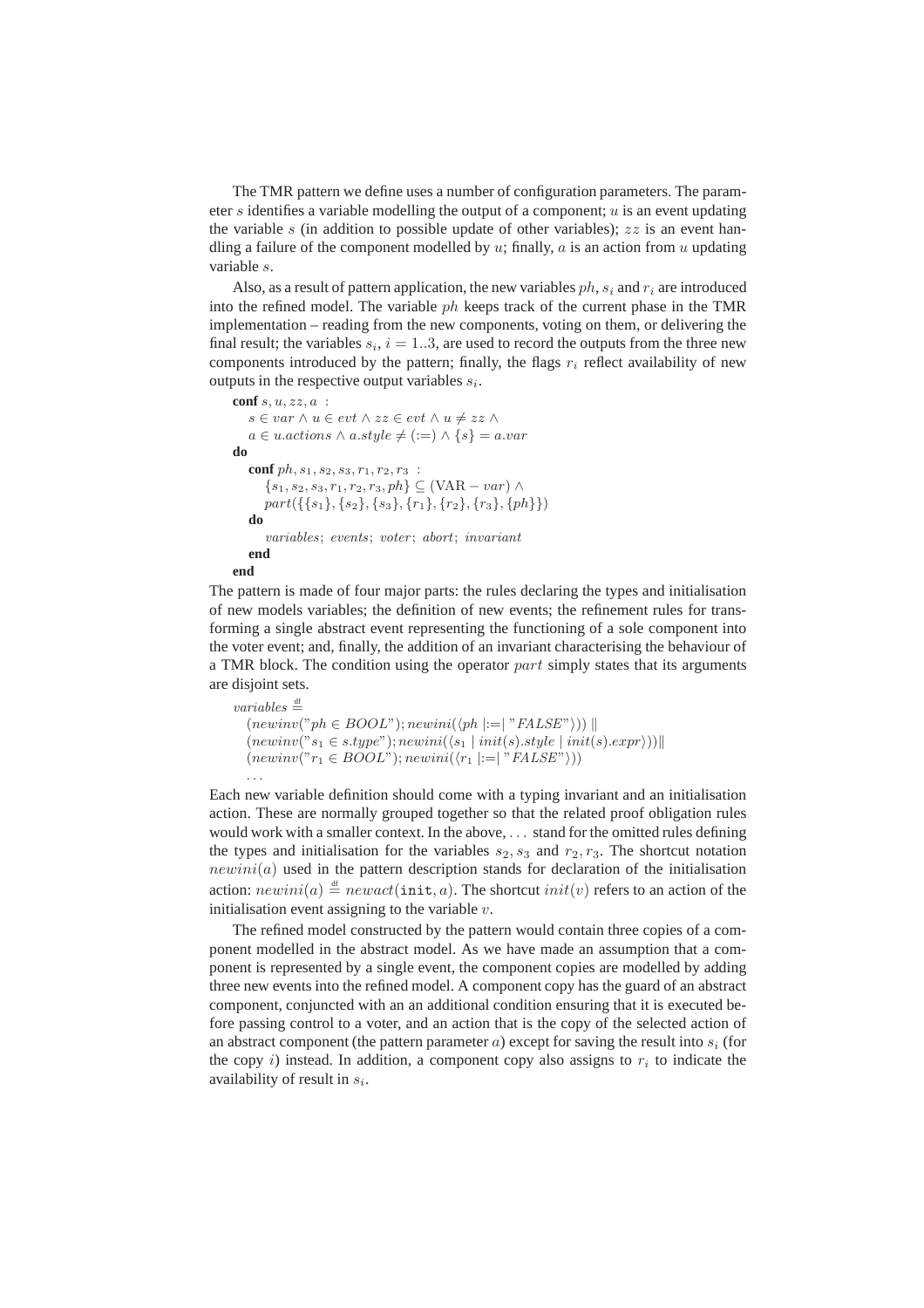```
events \stackrel{\text{df}}{=}conf u_1, u_2, u_3 :
    \{u_1, u_2, u_3\} \subset \text{EVENT} \setminus s.\text{evt} \land \text{part}(\{\{u_1\}, \{u_2\}, \{u_3\}\})do
     copy_1 \parallel copy_2 \parallel copy_3end
```
The above creates three component copies, each constructed according to the following rule.

```
copy_1 \stackrel{\text{df}}{=}newet(\langle u_1 | - | \{ {}^{\prime\prime}r_1 = FALSE^{\prime\prime} \} \cup u.guards | )\langle s_1 | a.style | a.expression \rangle, \langle r_1 |:=| "TRUE" \rangle, \langle ph |:=| "FALSE" \rangle
```
The rule  $\langle s_1 | a.style | a.expression \rangle$  above constructs an action from the abstract action  $\alpha$  in such a way that it would have the same effect but update a new variable  $s_1$ . Since a.style is one of non-deterministic substitution styles (see the top-level rule above), a further refinement steps could diversify component specification.

The voter event is simply a refined version of the event modelling the abstract component. Whereas the abstracted version was computing results itself, its refined counterpart votes on the results of component copies. The voter is enabled once all the components have produced a result (which is ensured by the first guard in the rule below). The final result is computed according to a simple majority voting protocol. The event parameter  $rr$  is set to the voting outcome in the second guard.

```
voter \stackrel{\text{df}}{=}newpar(u, "rr");
   newgrd(u, "r_1 = TRUE \wedge r_2 = TRUE \wedge r_3 = TRUE");newgrd(u, "(s_1 = s_2 \vee s_1 = s_3 \wedge rr = s_1) \vee (s_2 = s_1 \vee s_2 = s_3 \wedge rr = s_2");(delact(u, a); newact(u, \langle s | := | "rr" \rangle);(newact(u, \langle r_1 | := | "FALSE"\rangle)newact(u, \langle r_2 | := | "FALSE" \rangle)newact(u, \langle r_3 | := | "FALSE"\rangle));newact(u, \langle ph | := | "TRUE"\rangle)
```
The abstract action  $a$  of the component is removed, replaced by a deterministic assignment (to the same variable s) of the result of the winning component. The flags  $r_i$  and ph are reset in the preparation for a next iteration.

In case all the component copies disagree, no final result may be computed. This corresponds to an *abort* event of the abstract specification. The refined model simply constraints the guard of the event so it only gets enabled in the situations when the voting has failed.

```
abort \stackrel{\text{df}}{=}newqrd(zz, "r_1 = TRUE \wedge r_2 = TRUE \wedge r_3 = TRUE");newqrd(zz, "s_1 \neq s_2 \land s_2 \neq s_3 \land s_1 \neq s_3");
```
A new invariant is added to the refined model to characterise the state of a refined system after the voting is completed. It summarises the cases when the majority voting on component results succeeds.

```
invariants \stackrel{\text{df}}{=}newinv("ph = TRUE \wedge (s_1 = s_2 \vee s_2 = s_3)) \Rightarrow s = s_1");
   newinv("ph = TRUE \wedge s_2 = s_3) \Rightarrow s = s_2"
```
Application of the pattern to a simple abstract model (two events, two variables) saves a user from analysing 14 proof obligations, three of which would have to be done manu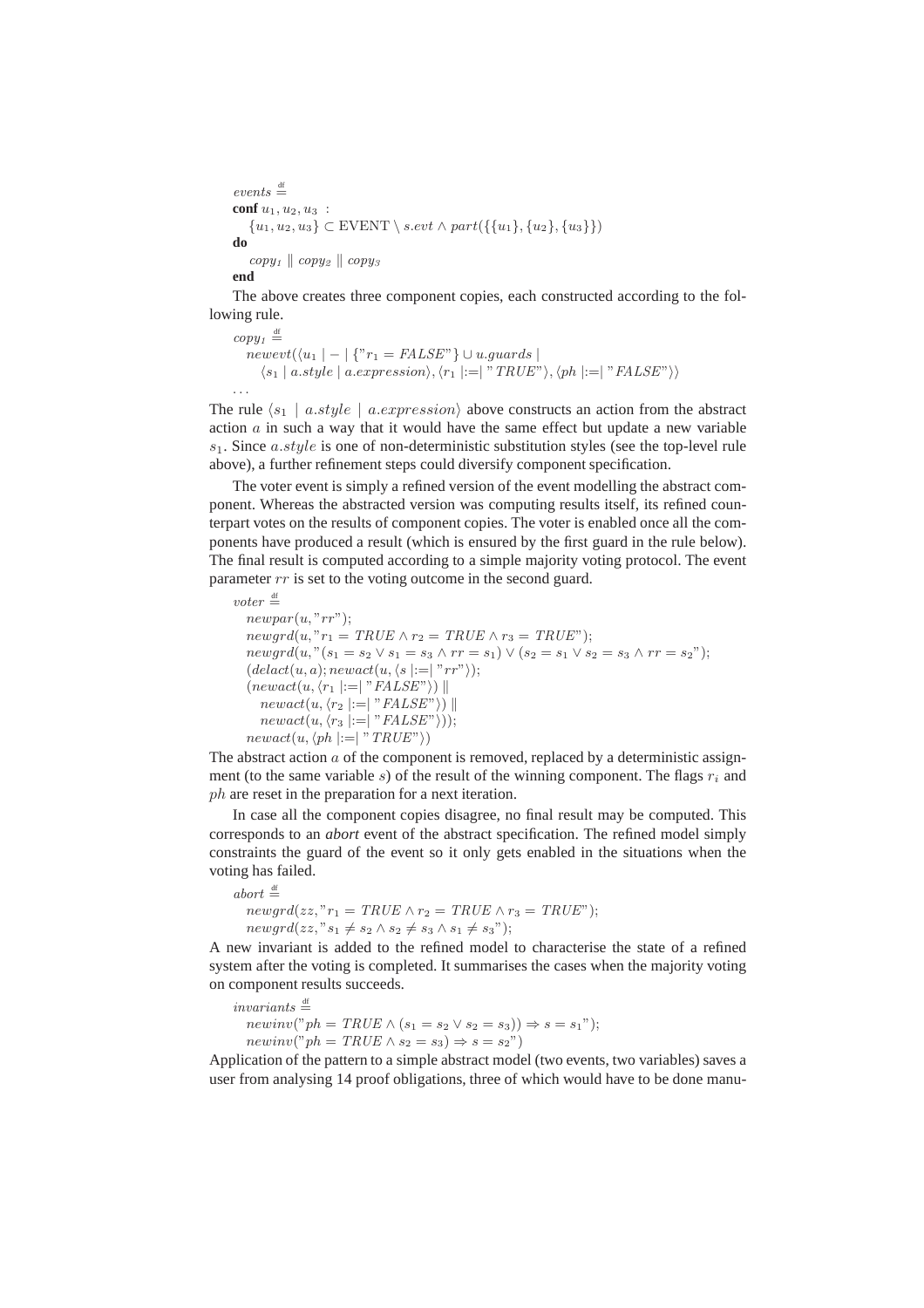ally in an interactive theorem prover. For input larger model or a more elaborate pattern, the benefits are even greater.

#### **5.2 Tool for Refinement Automation**

A proof of concept implementation of the pattern tool for Event B has been implemented as a plug-in to the RODIN Platform [1]. The plug-in seamlessly integrates with the RODIN Platform interface so that a user does not have to switch between different tools and environments while applying patterns in an Event B development. The input and output models of the tool are fully semantically and syntactically compatible with their representation in the RODIN Platform. It allows a developer to interleave automated and manual refinement steps and proofs.

The core of the tool is the pattern instantiation engine. The engine uses an Event B input model and a pattern, from the pattern library, to produce a model refinement.

The process of a pattern instantiation is controlled by the pattern instantiation wizard. The wizard is an interactive tool which inputs pattern configuration from a user. It validates user input and provides hints on selecting configuration values. Pattern configuration is constructed in a succession of steps: the values entered at a previous step influence the restrictions imposed on the values of a current step configuration.

The result of a successful pattern instantiation is a new model and, possibly, a set of instantiation proof obligations - additional conditions that must be verified every time when a pattern is applied. The output model is added to a current development as a refinement of the input model.

The tool is equipped with a pattern editor and the pattern library. Patterns in the library are organised in a catalogue tree, according to the categories stated in pattern specifications. A user can browse through the library catalogue using a graphical dialogue. This dialogue is used to select a pattern for instantiation or editing.

The current version of the tool is freely available from our web site [10]. Several patterns developed with this tool were applied during formal modelling of the Ambient Campus case study of the RODIN Project [11].

## **6 Conclusions**

In this paper we proposed an approach for automation of refinement process in Event B. We introduced the notion of refinement patterns – model transformers that generically represent typical refinement steps. Refinement patterns allow us to replace a process of devising a refined model and discharging proof obligations by a process of pattern instantiation. While instantiating refinement patterns, we reuse not only models but also proofs. All together, this establishes a basis for automation of formal development. In this paper we also described a prototype tool allowing us to automate refinement steps in Event B.

Our work was inspired by several works on automation of refinement process. The Refinement Calculator tool [6] has been developed to support program development using the Refinement Calculus theory by R.Back and J. von Wright. [4] The theory was formalised in the HOL theorem prover, while specific refinement rules were proved as HOL theorems. The HOL Window Inference library[9] has been used to facilitate transformational reasoning. The library allows us to focus on a particular part of a model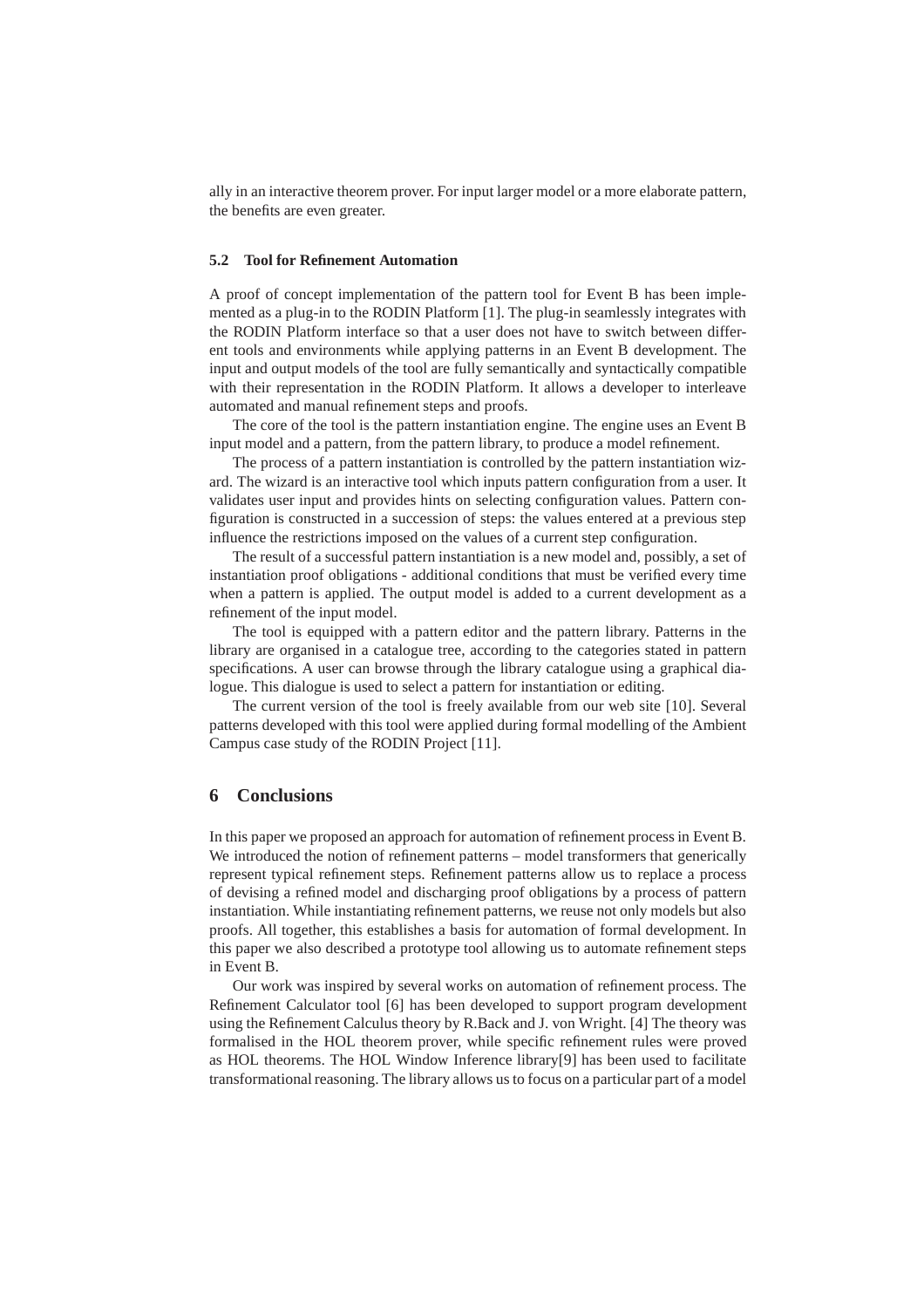and transform it, while guaranteeing that the transformation, if applicable, will produce a valid refinement of the entire model.

A similar framework consisting of refinement rules (called tactics) and the tool support for their application has been developed by Oliveira, Cavalcanti, and Woodcock [14]. The framework (called ArcAngel) provides support for the C.Morgan's version of the Refinement Calculus. The obvious disadvantage of both these frameworks is that the refinement rules that can be applied usually describe small, localised transformations. An attempt to perform several transformations on independent parts of the model at once, would require deriving and discharging additional proof obligations about the context surrounding transformed parts, that are rather hard to generalise. However, while implementing our tool, we found the idea of using the transformational approach for model refinement very useful.

Probably the closest to our tool is the proprietary domain-specific automatic refiner tool created by Siemens/Matra [5]. The tool automatically produces an implementable model in B0 language (a variant of implementable B) by applying the predefined rewrite rules. A large library of such rules has been created specifically to handle the specifications of train systems. The use of this proprietary tool resulted in significant growth of developer productivity. Our work aims at creating a similar tool yet publicly available and domain-independent.

Obviously the idea to use refinement patterns to facilitate the refinement process was inspired by the famous collection of software design patterns [8]. However in our approach the patterns are not only descriptions of the best engineering practice but rather "active" model transformers that allow a designer to refine the model by reusing and instantiating the generic prefabricated solutions.

As a future work we are planning to further explore the theoretical aspects of proof reuse in the proposed approach as well as extend the existing collection of patterns. Obviously, this work will go hand-in-hand with the tool development. We believe that by building a sufficiently large library of patterns and providing designers with an automatic tool supporting refinement process, we will facilitate better acceptance of formal methods in practice.

## **Acknowledgements**

This work is supported by IST FP7 DEPLOY project.

### **References**

- 1. RODIN Event-B Platform. http://rodin-b-sharp.sourceforge.net/, 2007.
- 2. J. R. Abrial. Extending B without changing it (for developing distributed systems). In H. Habrias, editor, *1st Conference on the B method*, pages 169–190. IRIN Institut de recherche en informatique de Nantes, 1996.
- 3. J. R. Abrial. *The B-Book: Assigning Programs to Meanings*. Cambridge University Press, 2005.
- 4. R. Back and J. von Wright. *Refinement Calculus: A Systematic Introduction*. Springer, 1998.
- 5. L. Burdy and J.-M. Meynadier. Automatic Refinement. *Workshop on Applying B in an industrial context : Tools, Lessons and Techniques - Toulouse, FM'99*, 1999.
- 6. M. Butler, J. Grundy, T. Løangbacka, R. Rukˇsenas, and J. von Wright. The Refinement Calculator: Proof Support for Program Refinement. *Proc. of Formal Methods Pacific*, 1997.